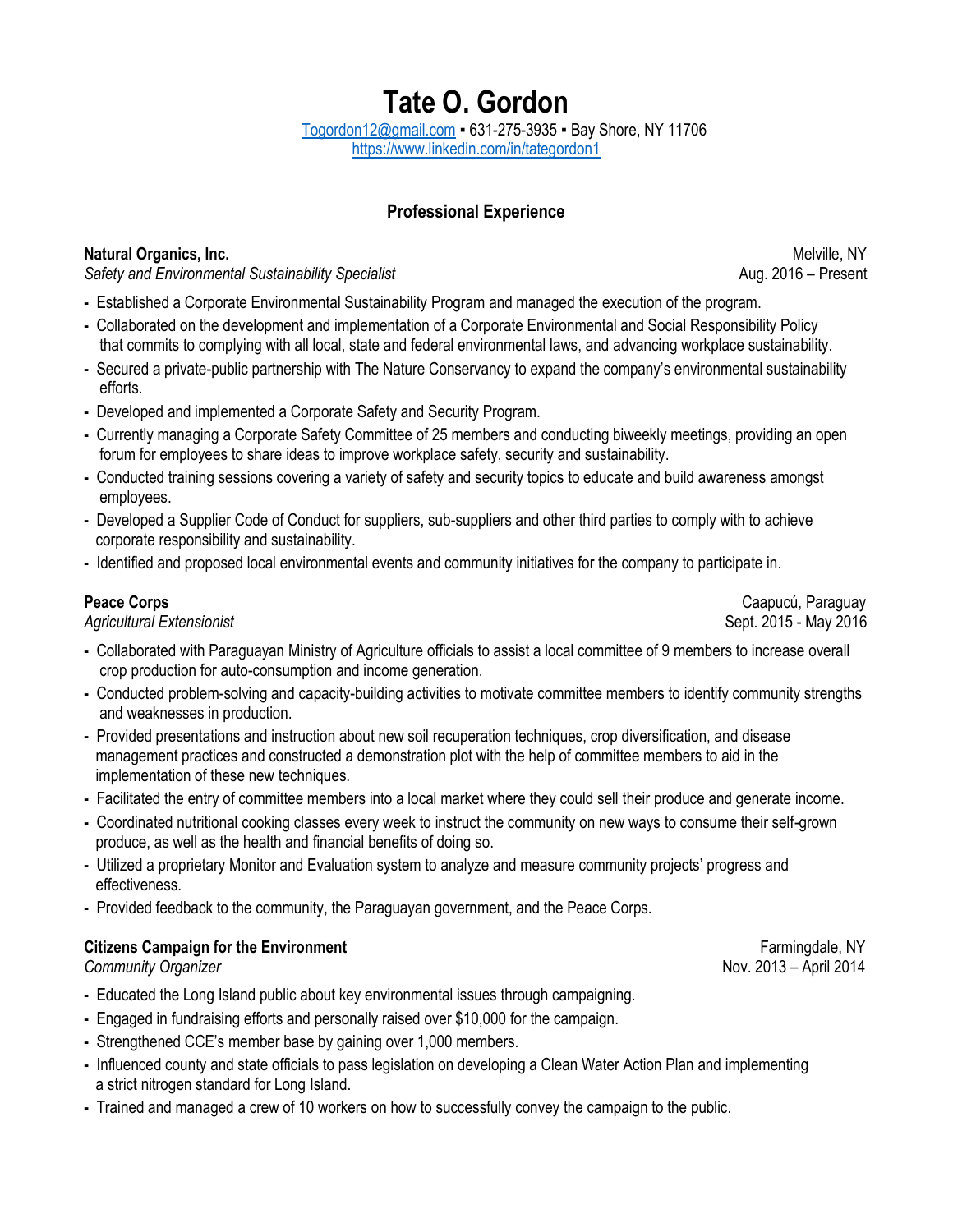## **Wildlife Conservation Society Brazil - Pantanal/Cerrado Project <b>Campo Grande, Brazil** Campo Grande, Brazil

- **-** Implemented sustainable practices to reduce pressure on natural resources and wildlife habitats.
- **-** Assembled camera traps throughout the remote region of the Pantanal/Cerrado to monitor native wildlife behavior and recorded the data in Microsoft Excel.
- **-** Researched ranching impacts on the populations of native frugivores in the Pantanal/Cerrado.
- **-** Conducted diet analyses of the native frugivores and completed data entries.
- **-** Utilized radio telemetry to track down and monitor migration patterns of peccary populations.
- **-** Successfully promoted awareness about unsustainable land use and deforestation through community outreach and a training seminar.

## **YMCA Great South Bay** Bay Shore, NY

*Special Needs Camp Counselor* June 2013 – Aug. 2013

- **-** Provided a comfortable, fun, and supportive environment for a camper on the autism spectrum through compassion, patience, and encouragement.
- **-** Communicated with the parents on a weekly basis regarding the camper's progress.
- **-** Actively participated with the camper in activities such as sports, board games, and arts and crafts.

## **Education**

#### **Syracuse University** Syracuse, NY

The Maxwell School of Citizenship and Public Affairs/College of Arts and Sciences Maxwell School of Citizenship and Public Affairs/College of Arts and Sciences Bachelor of Arts (BA) in Geography, Minor: Biology (3.1/4.0 cumulative GPA)

- **-** Concentration in Environmental Conservation
- **-** Dean's List in Fall 2012
- **-** Hoover the Seal Research Award for Best Research Proposal: "*Referential and/or Urgency-Dependent Alarm Calls in Meerkats (Suricata suricatta) and the Corresponding Escape Strategies*"

### **Peace Corps Pre-Service Training Program** Guarambaré, Paraguay **Guarambaré, Paraguay**

*Peace Corps Paraguay* Sept. 2015 – Dec. 2015

- **-** Intensive 10.5 week field-based training including 140 hours of language (Spanish/Guarani) and cultural training, 202 hours of technical training (agriculture), and 132 hours of administrative training (orientation to PC service, development theory, adult education, non-formal education techniques, Community Needs Assessment tools, cross-cultural adjustment, diversity, safety, security and medical training and other related topics.)
- **-** Lived and interacted successfully with a Paraguayan host family during community-based training.

## **Specialized Skills**

**Computers:** Proficient in Microsoft Office (Word, Powerpoint, Excel), Adobe Acrobat Pro, ArcGIS, Visio, ERDAS IMAGINE **Languages:** Intermediate Spanish (oral and written), Intermediate Guaraní (oral) **Certifications:** OSHA Certified for General Industry

**Research Intern and August 2013 August 2013**